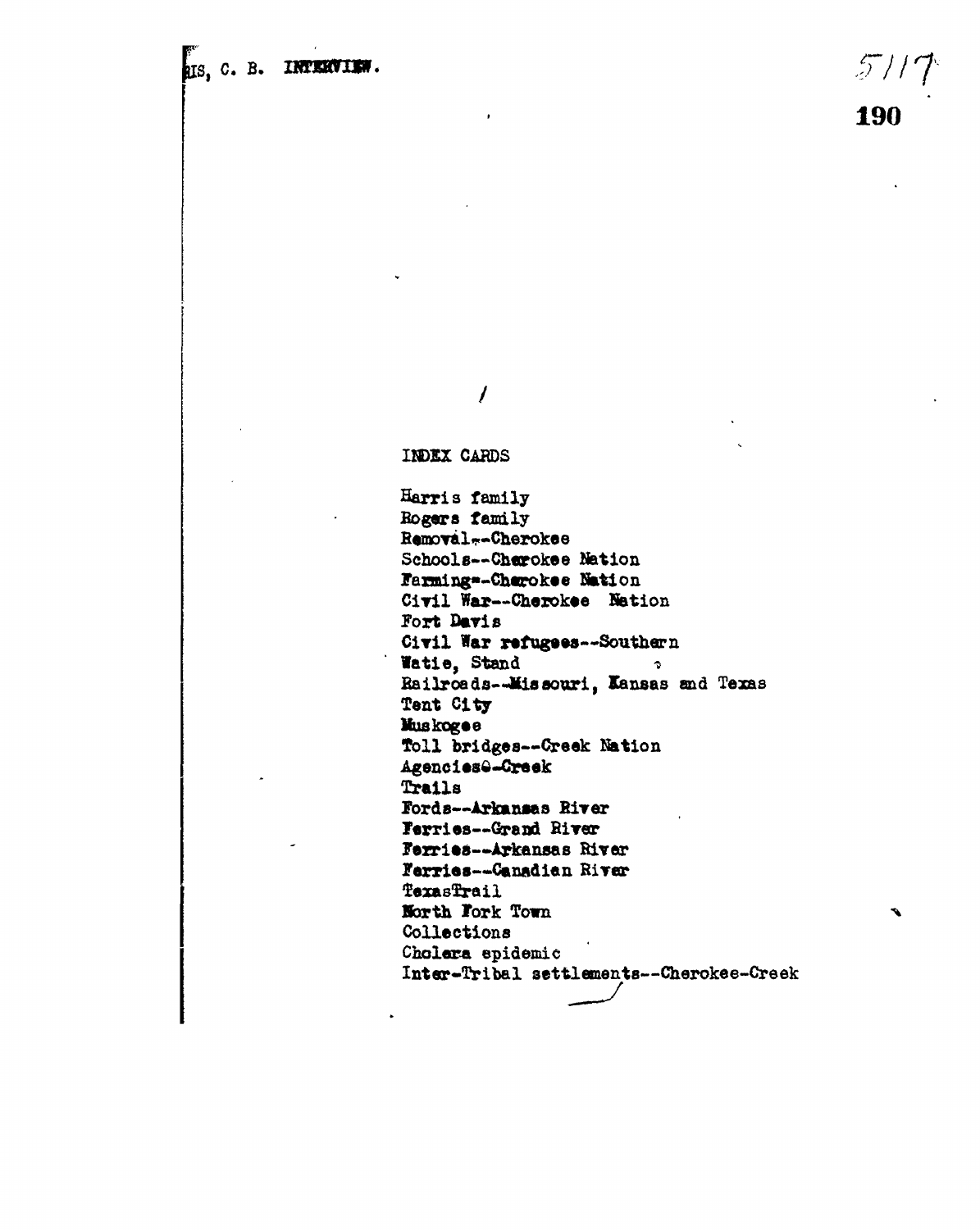$\mathbf{v}$ 

Interview with C. B. Harris, age  $63<sub>6</sub>$ lives on Route 3, Muskogee, Okla. Just 191 North of the present Bacone College,

Mr. Harris was born and reared on the place which he now lives. He is a fullblood Cherokee Indiaa,

Father's name was Red Bird Harris born near Atlanta, Ga. date unknown. Died in 1903. Buried at family cemetery at his home? Mother's name was Sllen Rogers Harris, born in Georgia, date unknown. Was a distant relative of the late Will Rogers, the humorist. Died in 1910. buried near the town of Coweta. Okla.

Grandfather-Father's side. Bill Harris born and died in Georgia. Dates unknown. Fullblood Cherokee.

Grandmother--Father's side. Savanah Collins Harris and died in Georgia. Date unknown. Fullblood Cherokee.

Grandfather-Mother's side. Dr. Robert Rogers born and died in Georgia, Dates unknown. Was fullblood Cherokee.

Grandmother-Mother's side. First name unknown, last name Pateish. Bom and died in Georgia. Dates unknown. Fullblood Cherokee,

#### MIGRATION TO OKLAHO A

Number of the Cherokee tribe as early as 1828 left Georgia and came west as far as Arkansas. About 183<sup>3</sup> my great-uncle, Henry Harris, was instrumental in perfecting an agreement with the officials in Washington. for the moving of the Cherokees in Georgia to the Indian Territory. The move westward started about the same year and continued on through 1839 and probably as late as 1840. Some came on foot and their conveyances were ox-carts, owne, wagon trains, caravans, etc. The government moved those who agreed with the treaty and those who did not want to leave their rich fertile soil was driven out by the soldiers and came along as history has already mentioned the "Trails of Tears". My mother Ellen. Rogers was one of the ones on this trail. My father  $Red$  Bird came from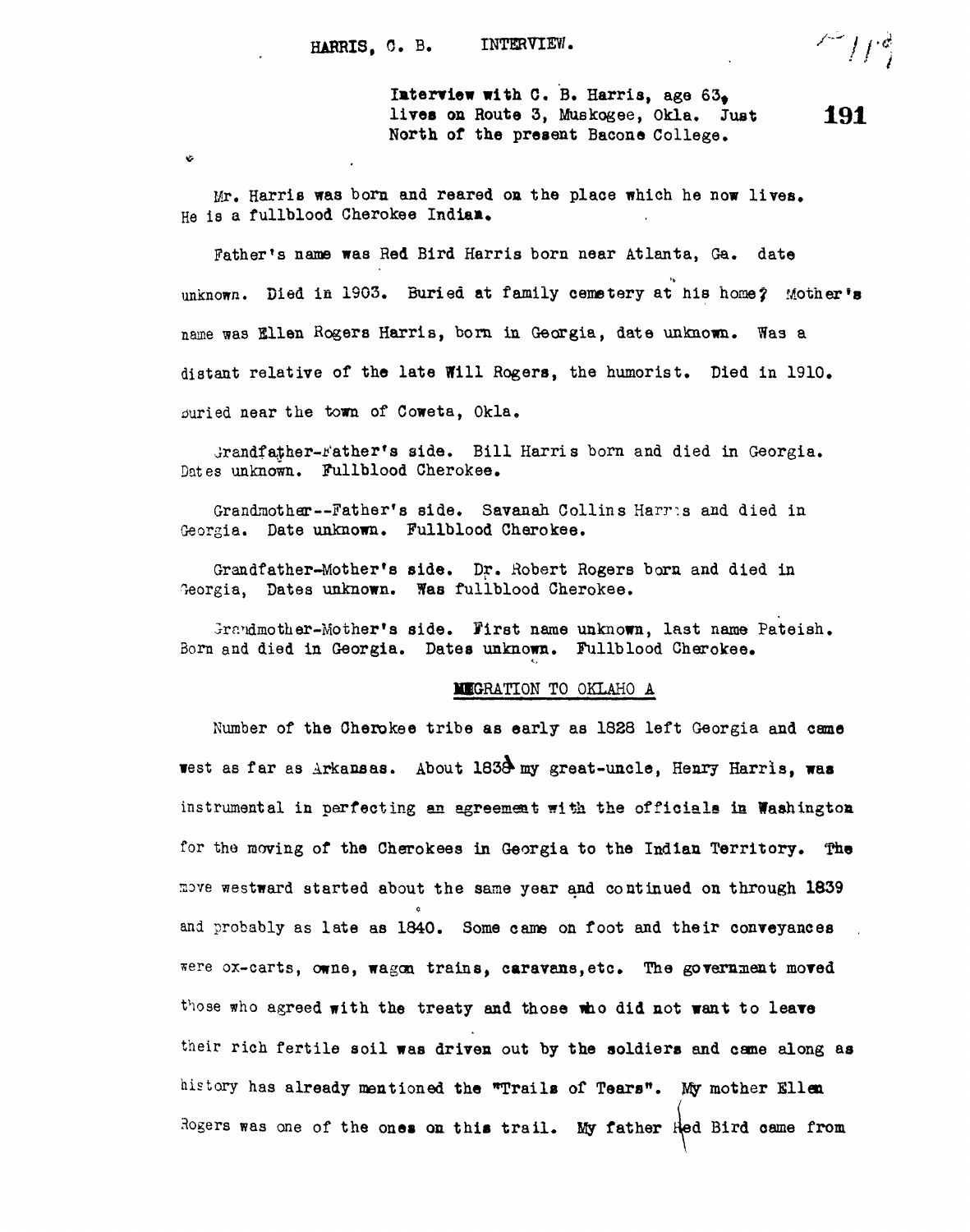-2-

**192**<br>Georiga to New Orleans, La., and thence from there by boat up the Miss-Georiga to New Orleans, La., and theace from there by boat up the Mississippi and Arkansas rivers and unloaded at the present town of Webbers F lls, Okla. The Western Cherokees who settled first in Arkansas **joined** the Eastern Cherokees in Indian Territory about the time my father came the Eastern Cherokees in  $\mathcal{L}_\text{max}$  in Indian Territory about the time my father camera  $\mathcal{L}_\text{max}$ which was in 1839. He and mother were married and settled on the place I now live long before the Civil War. They fought, lived and died on I now live long before the Civil War. They fought, lived and died on this place.

Missionaries accompanied them on their journey westward consisting Missionaries accompanied them on their journey westward consisting of baptist, I.lethodist, Congregational, etc . Bacone College just South of -".here I live was first a Baptist Mission. The English language was first Mission. The English language wa<br>The English language was first Mission. The English language was first many control of the English language wa tau,.ht ir the schools. My mother and father va well as grandfathers and Mothers were educated back east.

# LITE AND OUSTOI'3

Prior to the Civil War the time finally came when peace and prosperity came to the Cherokees. Education had been well founded. They had adapted, themselves to the land and raised corn, did considerable  $\mathcal{L}$  ing, fishing, raised their own port, dried their beef and vension, dried their beef and vension,  $\mathcal{L}$ ground their own corn. Raised some sheep snd did their own carding of one wool and operated the old spining wheels. ITruit raising was not much, for wild plums, blackberries, dewberries, huckleberries and other was abundant. Travel between the states and Indian Territory was by s: Il steamboats and wagon trains. The boats ran between Ft. Smith & Ft. Hbson, Okla.

#### SCHOOLS AND MISSIONS

'Y mother, Ellen Rogers narris, being educated taught school and grandmother, Savanah Collins Harris, also taught. Their education did much to help the Cherokee children in their localities and I know it was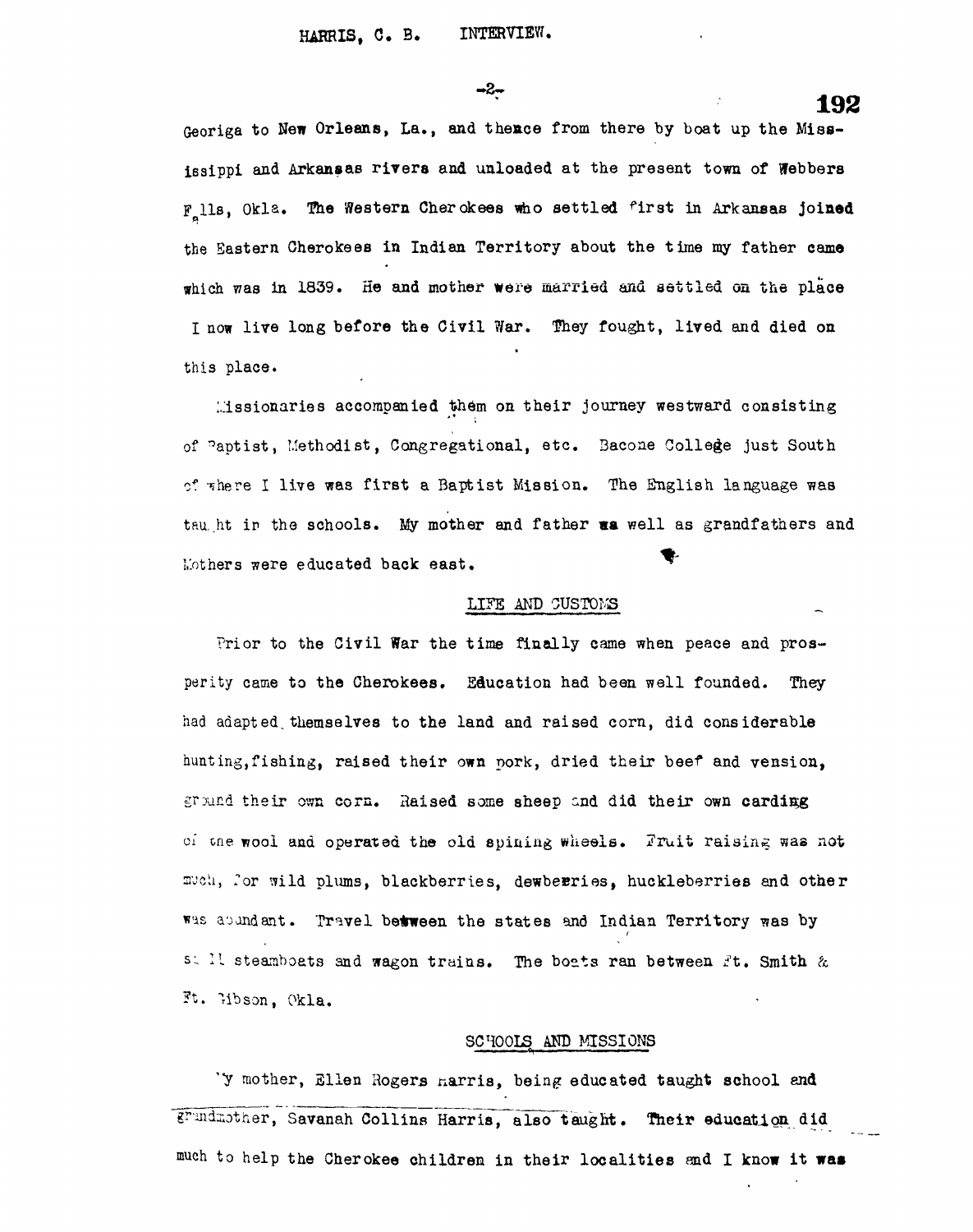#### HARRIS, C. B. INTERVIEW.

 $\overline{1}$ 

| ١<br>۰. |       | <b>Service</b> |
|---------|-------|----------------|
|         | $-3-$ |                |
|         |       |                |

surely a great benefit to me and the rest of their children.'  $193$ 

#### CIVIL WAR

The Charokees did not particularly care about the war and were slow o take part for they realized what war meant.

My folks were all confederates. The Confederate army was composed of the white men from the states, particularly Pexas. "The Cherokees were recruited into the army by their Chiefs. It was on my fathers place and there I now live that Ft. Davis was erected and used for some two or three years, when it was burned by the Union soldiers.

My father fought in the war under Gen. Douglas II. Cooper, Albert Pike and Stand Watie. Important battles in which he was engaged was on Slk Creek near the present town of Oktaha, Oklahoma under Gen. Cooper in 1863. The Union troops were under Gen. Blunt. Confederates were whipped and refugeed to Ft. Washita which was located near the present town of Ardmore, Okla. The women folks were moved from Ft. Davis to Ft.  $H_3$ shita so that they could be fed, sheltered and protected and my mother y. and grand.other was among those who went.

*I'y* father was also engaged in battle at Prairie Grove, Ark., under len. Stand Watie. Cannot say whether whipped there or not. They were sent to reenforce the Confederates and carnot say who had charge of the main Jonfederate Troops or the Union Troops. The Seminoles and Creeks refused to go to Arkanses to fight in this battle.

Father was with Gen. Stand Watie when they captured the supply Water in of about 350 wagons headed for Ft. Gibson down the old Willitary Trail out of Seneca, Mo. They were captured in the Flat Rock Country in Mayes county, Oklahoma, at the town about where Pensacola, Okla. is now located. I have been over this place with my father since the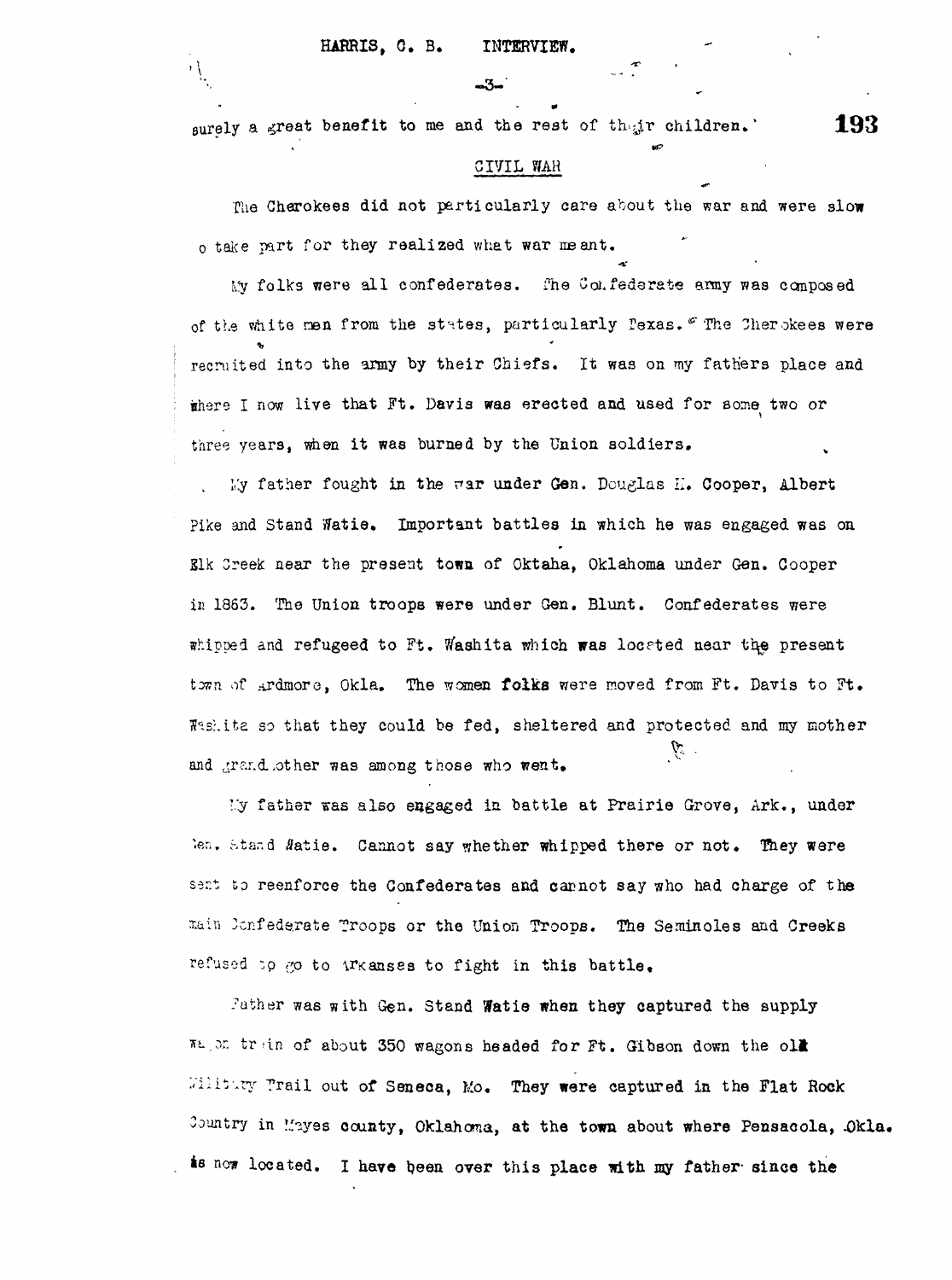*'* HARRIS., 0. B. INTERVIEW.

 $\overline{\phantom{a}}$ 

the war. This occurred in 1864.  $194$ 

ني سبب<br>الأم

a Kiri

Sen. Cooper surrendered those from the states in the later part of 1864 but the Cherokees and Creeks were not surrendered until 1865.

#### RAILROADS

The M.K.&T. Railroad was built just west of my place across the  $\Delta r$  arsas river in 1872 and I believe the Frisco then the Atlantic & Pacific was built into Vinita, Okla. out of Springfield. Mo., and connected with the M.K.&T. R.R. about the same year.

#### TRIBES AFT.R THE WAR

The country was in a devastated condition and all tribes were more or less grieved. However, what is now known as the *TIVE* CIVILIZED TRIBES were educ ted and soon settled down but the tribes of Cheyenne, Arapahoe, Oomanche, Kiowa, Apache were more or less wild and worried about the white people invading the country, taking from them their hunting and fishing grounds and caused considerable trouble among the whites, settlers, etc. These tribes were over the western part of Oklahoma more or less. Later they were confined to reservations.

#### VILLAGES

**In 1872 there was a village set up on the east bank of the Arkansas River near the present M,K»T. R.R» bridge and near the old Ft. Arubkle Road by the people building the railroad and this was called** Tent City. The same year 1872 the village, now Muskogee, Okla., was started. There was, year forgotten, when a village was started east of **the present town of Okay, Okla. fhe storekeepers name was Gulagher.** Think he was the father of W. M. (Clu) Gulagher. The village was re**placed and moved up to the K.O. & G. railroad in 1907,**

#### BRIDGES-

**Toll bridge acroas the north fork of SUc Creek near the present**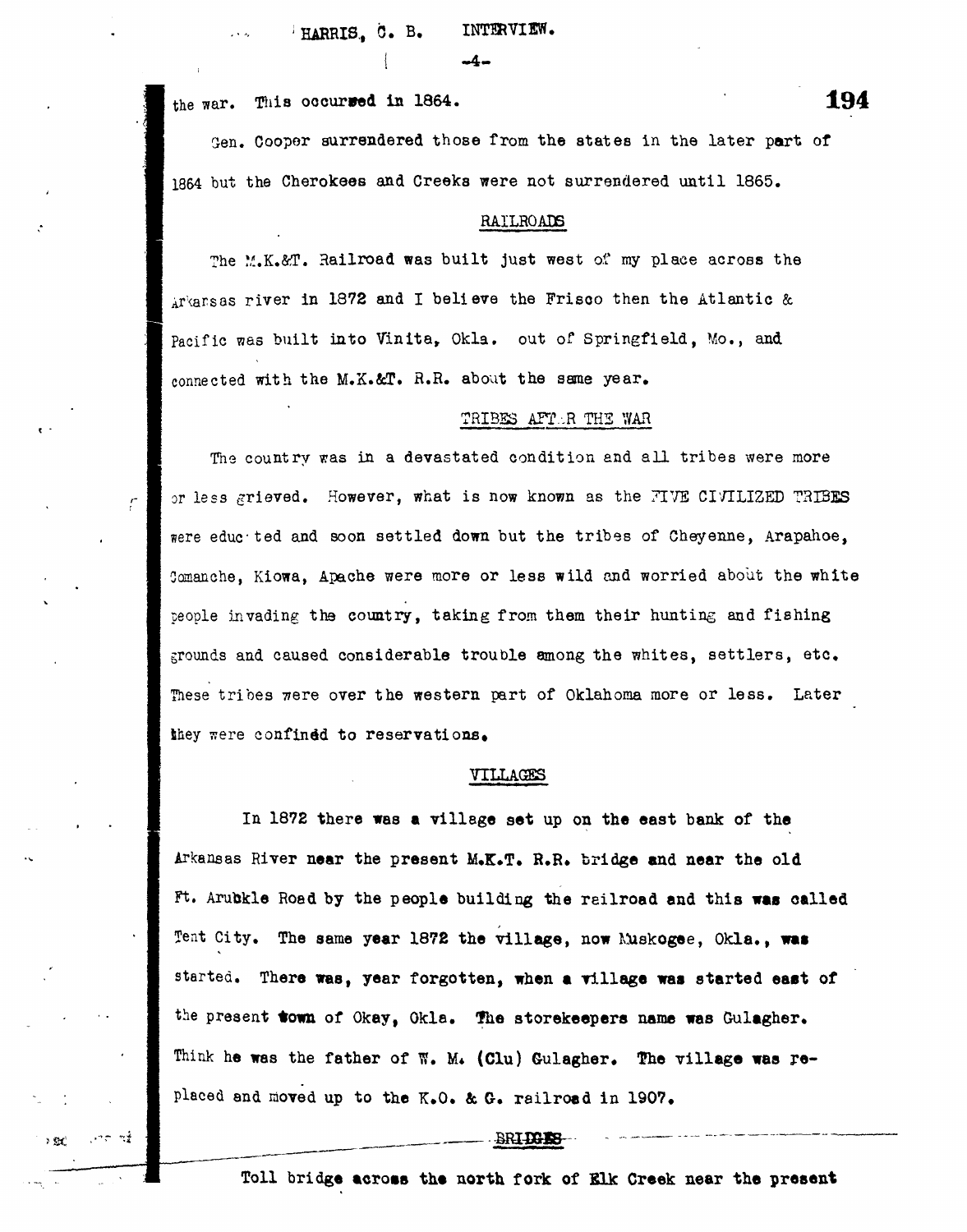$-5-$ 

**195**<br><sub>Can–</sub> town of Oktaha and was run by a fellow by the name of Jim McIntosh. wise the ower the South for South for South for Elk Creek a to the South for South for South for South for South for

#### TRADING CENTERS

My only recollection of trading centers were at the Creek Agency time and the one that was at the place where the Spavinaw Lake is now lo-

#### **CAMPS**

The only camp I can remember was the government camp of the driver of the wagon trains over the old Ft. Arbuckle road. This camp

#### FORDS

My memory recalls only one ford which was across the Arkansas river which was about a half mile south of the present Muskogee Electric **river which was about a half mile south of the .^resent Liuskogee Electric** Traction Co. Bridge. Name Rabbit Ford.

### FERRIES **FERRIES**

Shannon Ferry across the Verdigris River down the river a short ways from the present M.K.T. railroad bridge. Harris Ferry operated by Red Bird, my father, near the present M.K.T. railroad bridge. These two ferries operated before the railroad came through and was instrumental in **ferries operate^, before the railroad came through and wes instrumental in** the handling of teams, wagons, and equipment for the railroad during their **the handling of teams, wagons, and equipment for the railroad during thai?** construction. The ferries were abandoned about 1873.

Government Ferry was across Grand River about where the highway Government Ferry Was across Grand River about which was according to the highway of the highway about where the highway across the highway across the control of the highway across the control of the highway about which was bridge at present crosses the river between Ft. Gibson and Okay. This

**construction. The ferries were abandoned about 1873.**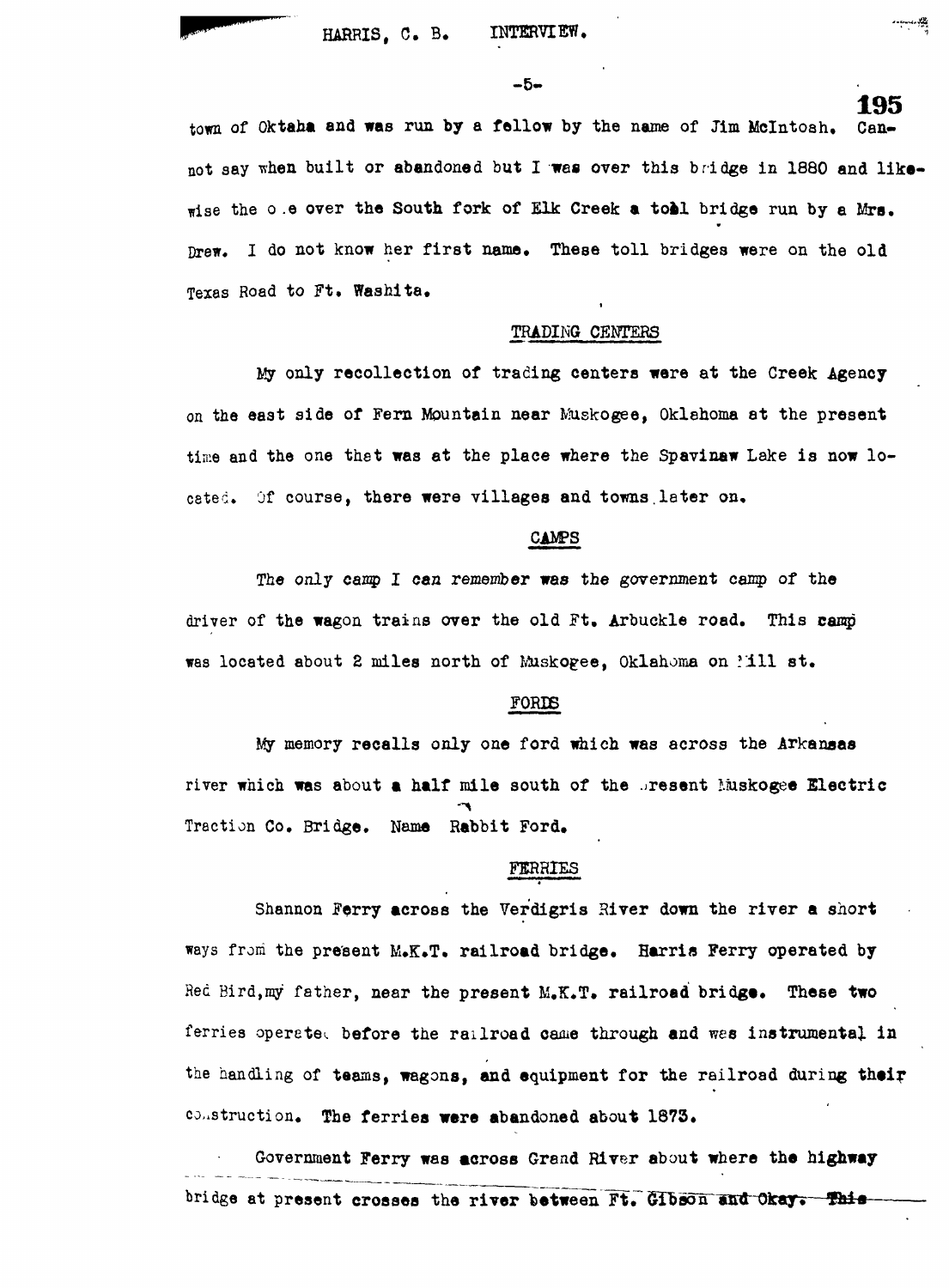# **HARRIS, 0. B. INTERVIEW.**

 $-6-$ 

流像

**was the ferry uses in trensportating supplies and passengers leaving railroad at Gibson, Okla. in 1872 on until other facilities were available. The ferry finally fell into private hands and passed out I can't say date.**

**Brewer Ferry was at the mouth of Grand River just above the present Muskogee, Okla. Water Pump Station and was operate by a man** named Brewer and a Jim Sullivan.

Nevins Ferry was located just below the Brewer Ferry near Muskogee Pump Station on the A<sub>rk</sub>.River and was owned by Mose Nevins and his wife Julia Nevins. Mose was a Choctaw and Julia a Creek Indian. This was the **recognize ferry for years and was used by ,all mail carriers and wagon trains handling supplies, passengers, etc., between Tahle uah, Ft. Gibson, inskogee, Creek Agency, Okmulgee and Ft. Arbuckle and all other points north, south, east and west. This ferry was operating as early as 1872. Ferry was abandoned about 1907.**

Frozen Rock Ferry crossed the A<sub>rk</sub>. River about due east of the **present Frozen Rock Cemetery and was omed by the Roger Bros. Don't know when started operating or abandoned.**

Smith Ferry crossed the A<sub>rk</sub>. River several miles below the **Froren Rock Ferry and was used as the main artery between Muskogee and Webbers Falls. Cannot same when operation sterte but same is still** in use at times. There was a ferry up the old military road north of **Ft, Gibson but can't recall the name of same at this time. I might add** th. t I worked at intervals on the old Nevinst Ferry and have a picture of same in my possession now.

#### **TRAILS & ROADS**

Ft. Arbuckle Road ran due west from Nevins Ferry present Fuskoge<sup>®</sup> Pump Station to Creek A<sub>gency</sub> east side of Fern Mountain thence sourtherly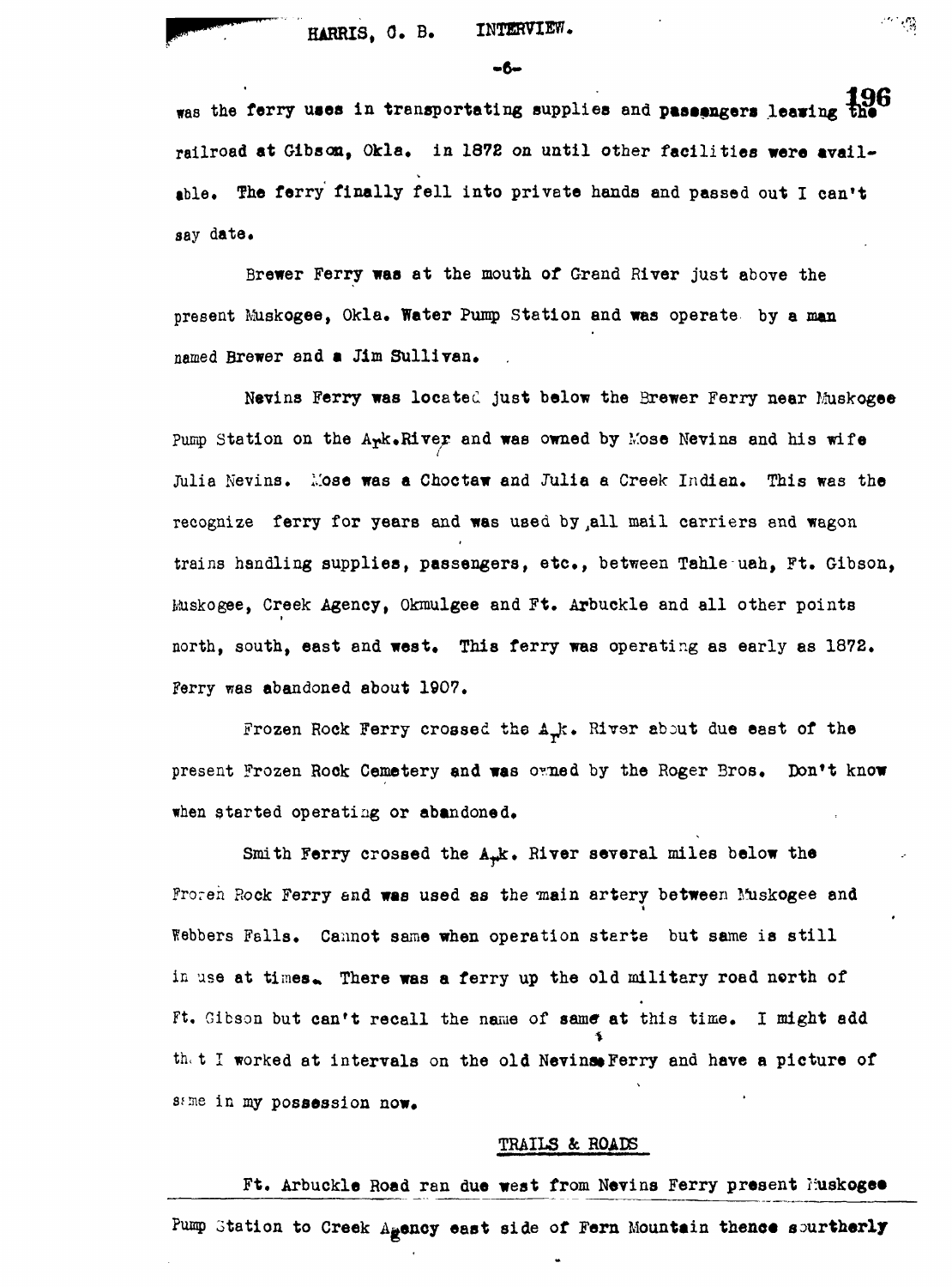# HARRIS, C. B. INTERVIEW.

 $-7-$ 

direct to Okmulgee, Okla. and thence in southwestern direction to Ft. 197 Arbuckel or near the present city of Davis, Okla.

Texas Road started at the mouth of Grand River by Nevins Ferry afore mentione and followed the line of the Cherokee and Creek Nation over toll bridges across Elk Creeks as mentione above, across a ferry on north fork of the North Canadian ferry I cannot call by name or who operated and on to North Fork Town which was about six miles east of the present town of Eufaula, Okla. where to from this point I do not know far it was as far as I ever traveled this road.

There was a military road that ran from Ft. Gibson by the old Ft. Gibson Fort across Grand river and on to the point of connection with **H.K.T.** railroad at Gibson, Okla. I do not know any name other than government road.

There was also a military road which ran northerly out of Ft. Gibson and crossed the Grand River about half way between there and Seneca, Mo. I know of know name other than government road and cannot recall the ferry that crossed the grand as I have stated under the heading of ferries.

The road between Nevins Ferry to Tahlequah I presume was part of the old Ft. Arbuckle road that being its east extremity.

# **the old . Arbuckle road that being its east extremity. Forts**

**Fort Davis afore mentioned was a Confederate fort and was located on the north bank of the Ark. River about one-half mile north of the pra**sent Lacone College and is now located as being in sections 7 & 8 Twp. **15 E, Range 19 E.**

**The fort proper consiste of about 10 acres and comprised of a mule, horse and ox corrall, officers quarters, hospital, and improvised,** quarters for the soldiers as well as wells for them and one of the wells, a dug well is still in use and water is being used from same for my **family today.**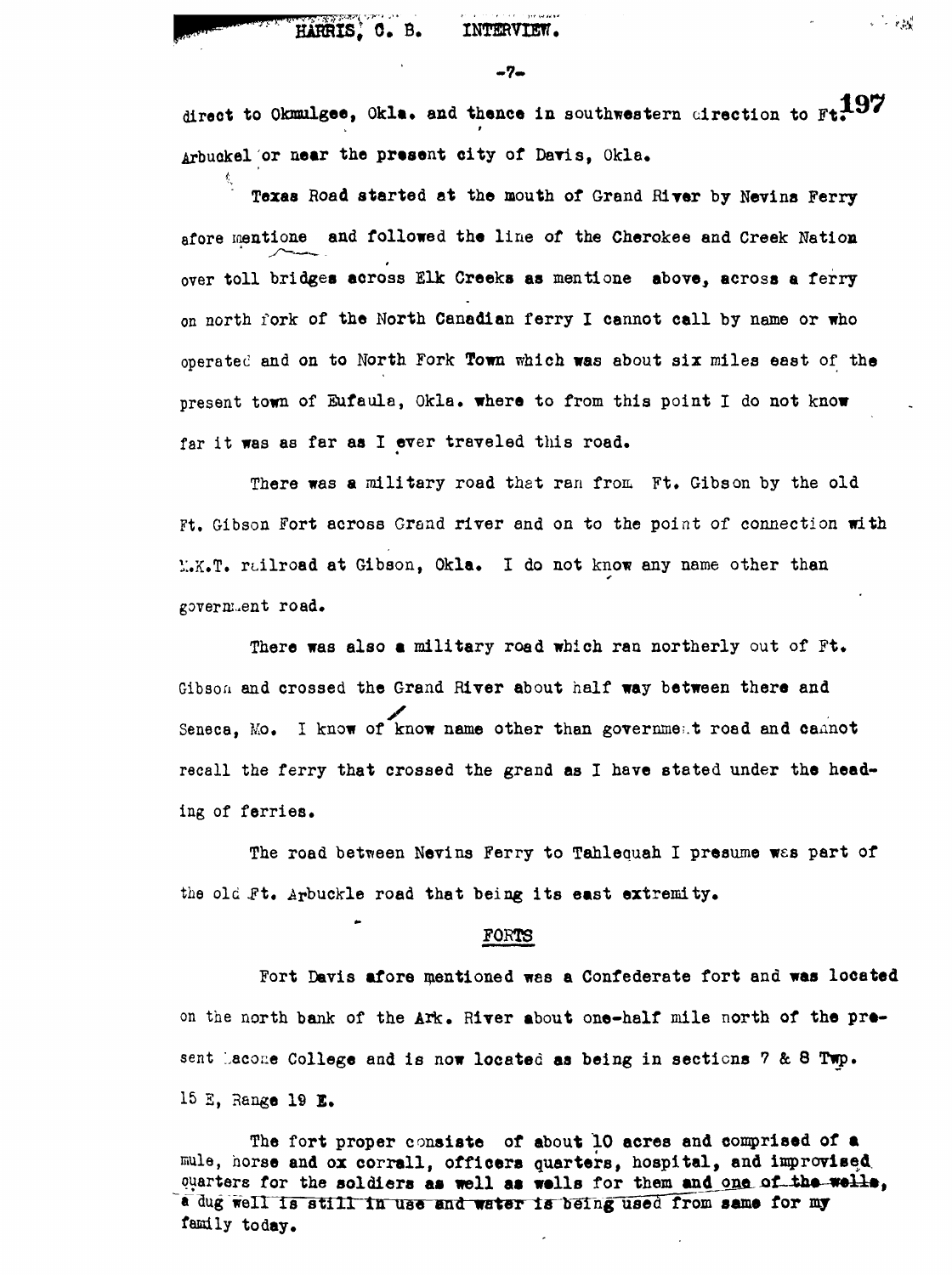-8-

The fort was constructed under Gen. Stand Watie, Pike & Cooper. On the above described grou .d is several mounds and it was on one of these that was planted the flag staff that floated the confederate flag.

Cholera broke out among the soldiers and many died at the Fort and they were buried all over these two sections of land together with them that were kille in battle and it is no uncommon thing for those faringtoday to plow up their remains.

My father owned the land on which this fort was built, it was here that he fought, lived and die- and is buried on these grounds at our family ce etery along with a dear old friend of his who lived with him after the war by the name of Thruman. A tombstone is erecte, at his greve and bears only the name of old man Thurman.

" I do not remember the regiment and caipeny that my father fought with but this can be determined by checking the company and regiment that fought the battle at Oktaka.

lelow is a brief sketch of old Ft. Davis that was burned by the Union Soldiers in 1863.  $\mathbb{N}$